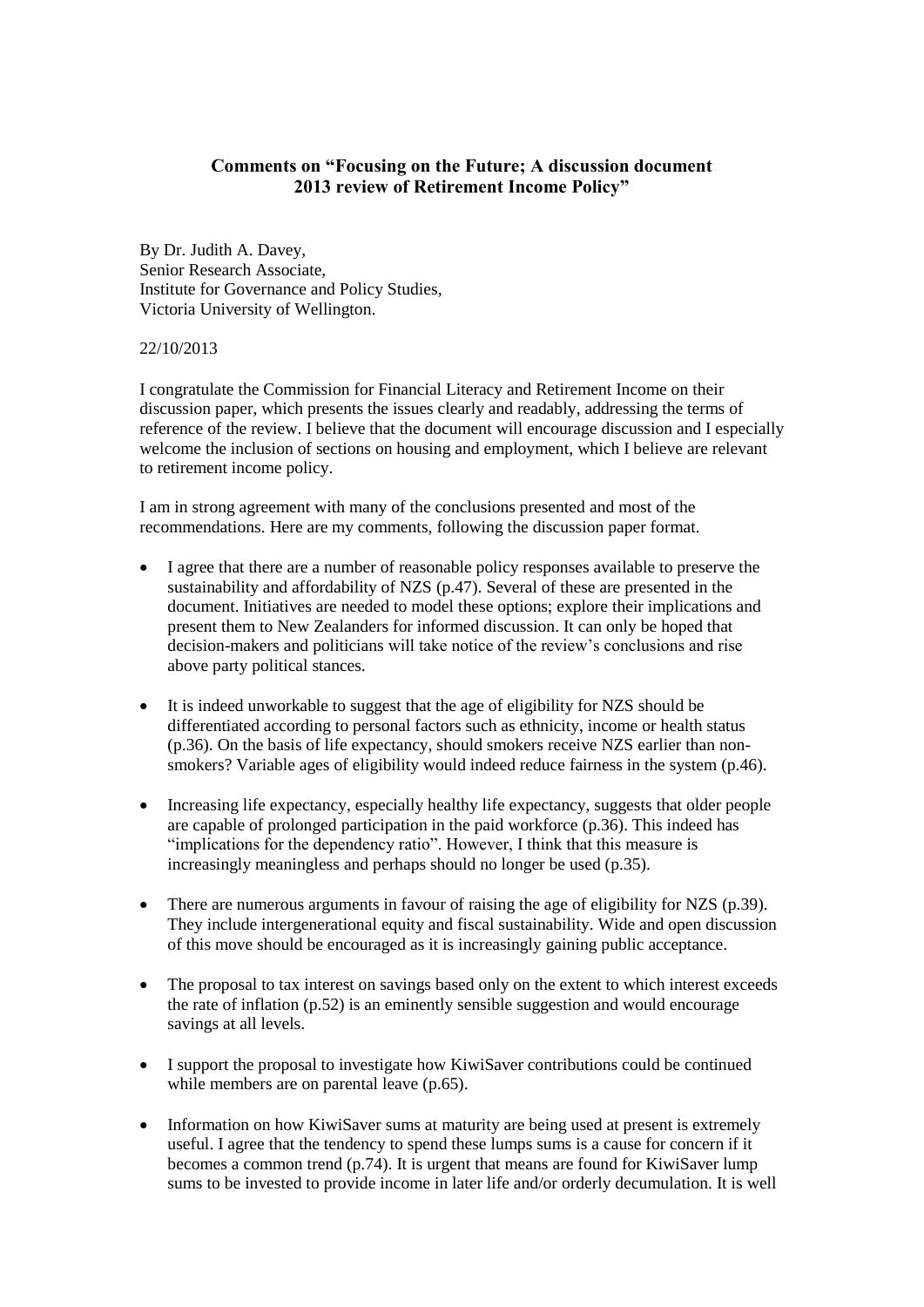worth considering a public annuity fund; the extent to which the private sector can respond with safe annuity schemes and the possibility of requiring full or partial conversion of lump sums to annuities. Private sector responses must, however, provide a good "deal" for investors. I am concerned that people will be penalised by making poor decisions about the investment of their KiwiSaver lumps sums, in the same way as they can be by choosing the "wrong" KiwiSaver scheme initially.

- $\bullet$  KiwiSaver is not guaranteed by government (p. 62). The risk is placed on savers and they must bear the consequences of disadvantageous choices of scheme and of the vagaries of the finance market. It would be easier and fairer to make the scheme compulsory if there was a guarantee.
- The arguments against making KiwiSaver compulsory are set out on p.66. While many of these are valid, I think the question of compulsion should be looked at again if we are to ensure income adequacy in retirement. The range of incomes in retirement will widen and this will be even more so if some people have no KiwiSaver accounts at all.
- It is important to consider the potential use of funds tied up in housing to support incomes in later life, so this discussion is relevant and useful. I am surprised, however, at the negative tone of the sections on down-sizing and on equity release schemes. For example, downsizing is discussed only in terms of risks (p.78). The conclusion is that it is unlikely that trading down will be a solution for more than a minority (p.79). Where is the research to support this?
- What is meant by "facilitating the intergenerational use of housing equity" (p.79)? Does this imply that older people must not touch their home equity but preserve it for bequest?
- Continued employment is an important part of options for later life and a potential way of increasing not only retirement income but also social and psychological wellbeing and health. It is therefore important that the discussion paper covers this (p.79).
- The section on the "lump of labour" debate (p.80) is very well put. I strongly agree with it.
- The importance of "timely discussions" between employers and employees about retirement intentions (p.81) should be stressed. These should occur in good time and should take place in an atmosphere where there is no suggestion or risk of discrimination.
- The options for increasing older people's participation in the workforce (p.83) should be followed up.
- "Age management planning" needs investigation and promotion in the NZ context. (p.83).
- I agree that care must be taken to consider the ways in which any changes in NZS conditions could interact with and influence older people's decisions about workforce participation (p.83). There remains a strong linkage between the age of 65 and expectations of retirement (despite the absence of any compulsory age of retirement). This is not helpful and should be played down as much as possible.
- The importance of regular re-skilling for older workers is acknowledged (p.80). There should be a recommendation that government take action on this; adult education and training has been neglected recently. Who should be "offering retraining opportunities" (p.82)? There is a strong case for government action in this area.